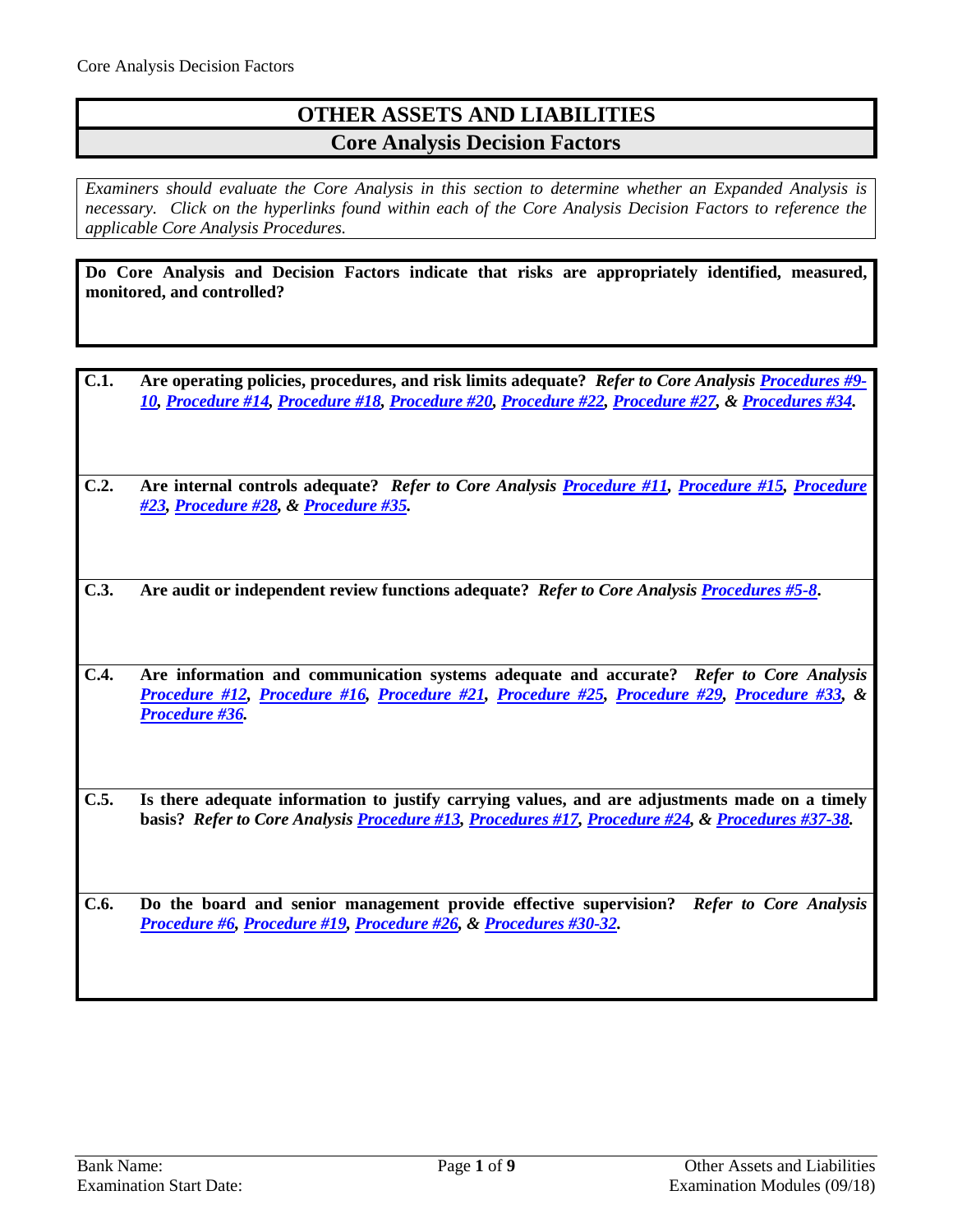# **OTHER ASSETS AND LIABILITIES Core Analysis Procedures**

*Examiners are to consider the following procedures but are not expected to perform every procedure at every bank. Examiners should complete only the procedures relevant for the bank's activities, business model, risk profile, and complexity. If needed, based on other identified risks, examiners can complete additional procedures. References to laws, regulations, supervisory guidance, and other resources are not all-inclusive.*

## **Preliminary Review**

- **1. Identify previous concerns by reviewing prior examination reports, file correspondence, and audits.**
- **2. Develop a preliminary view of financial trends. Review Uniform Bank Performance Reports (UBPRs), financial statements, and other applicable data to identify material factors (levels, changes, or trends) that may require analysis or help in scoping this review.**

**3. Determine the primary responsibilities of the board of directors, board committees,[1](#page-1-2) and executive management relating to other assets and other liabilities.** 

**4. Determine whether any material changes (e.g., strategic, operational, economic) occurred or are expected that may affect this area. Discuss the changes and implications with management.**

**Audit or Independent Review**

- <span id="page-1-0"></span>**5. Evaluate the scope of audits and independent reviews. Consider whether audits and reviews are sufficient to identify internal control, reporting, and policy-compliance deficiencies.**
- <span id="page-1-1"></span>**6. Determine whether findings from audits and independent reviews are reported to the board or an appropriate board committee.**

**7. Determine whether audits and independent reviews assess policy-exception practices. Issues to consider include, but are not limited to exception approval, documentation, reporting, and tracking practices.**

<span id="page-1-2"></span>**<sup>1</sup> Through discussions with management or by reviewing applicable policies.**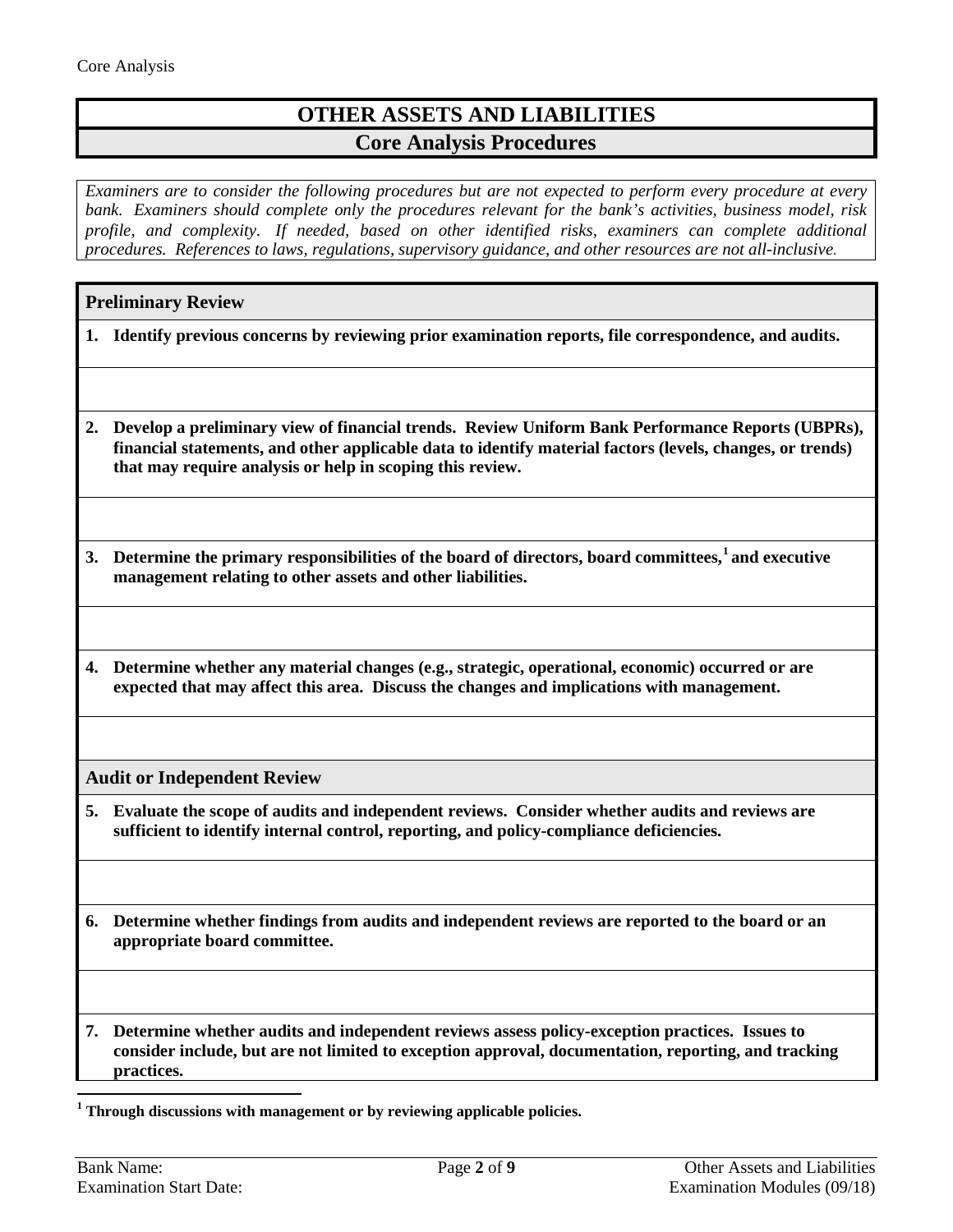**8. Determine whether responses to audit and independent review findings are reasonable, timely, and tracked to completion.** 

#### <span id="page-2-0"></span>**Cash Accounts**

- **9. Evaluate policies and procedures for controlling cash. Satisfactory guidelines generally address items such as:**
	- **Separation of duties and joint-custody controls for items such as vault access, night depository, and ATMs;**
	- **Separate cash drawers for each teller, dollar limits for cash drawers, and surprise cash counts;**
	- **Depth of review of overages and shortages;**
	- **Compliance with applicable laws and regulations; and**
	- **Compliance with limits stated on bonding applications.**

**10. Evaluate written policies for controlling cash items by reviewing whether policies address items such as:**

- **Maximum holding periods (i.e., items cleared or charged-off timely),**
- **Acceptable reasons why items can be held, and**
- **Frequency of management reviews and level of oversight.**

<span id="page-2-1"></span>**11. Assess the accuracy and timeliness of cash and cash-item reconciliations by:**

- **Reviewing reconciling items for reasonableness,**
- **Evaluating the use of suspense accounts,**
- **Determining whether items in suspense accounts are stale, and**
- **Determining whether employees who prepare reconcilements are independent from control of cash and preparation of entries to the accounting system.**

<span id="page-2-2"></span>**12. Determine whether management receives and appropriately reviews cash item reports.**

<span id="page-2-3"></span>**13. Evaluate the documentation maintained to support the carrying values of cash items.**

- **Consider the reason(s) an item is held, the date originated, and collectability. Classify accordingly.**
- **Determine whether items not in process of collection are reported appropriately in the Call Report.**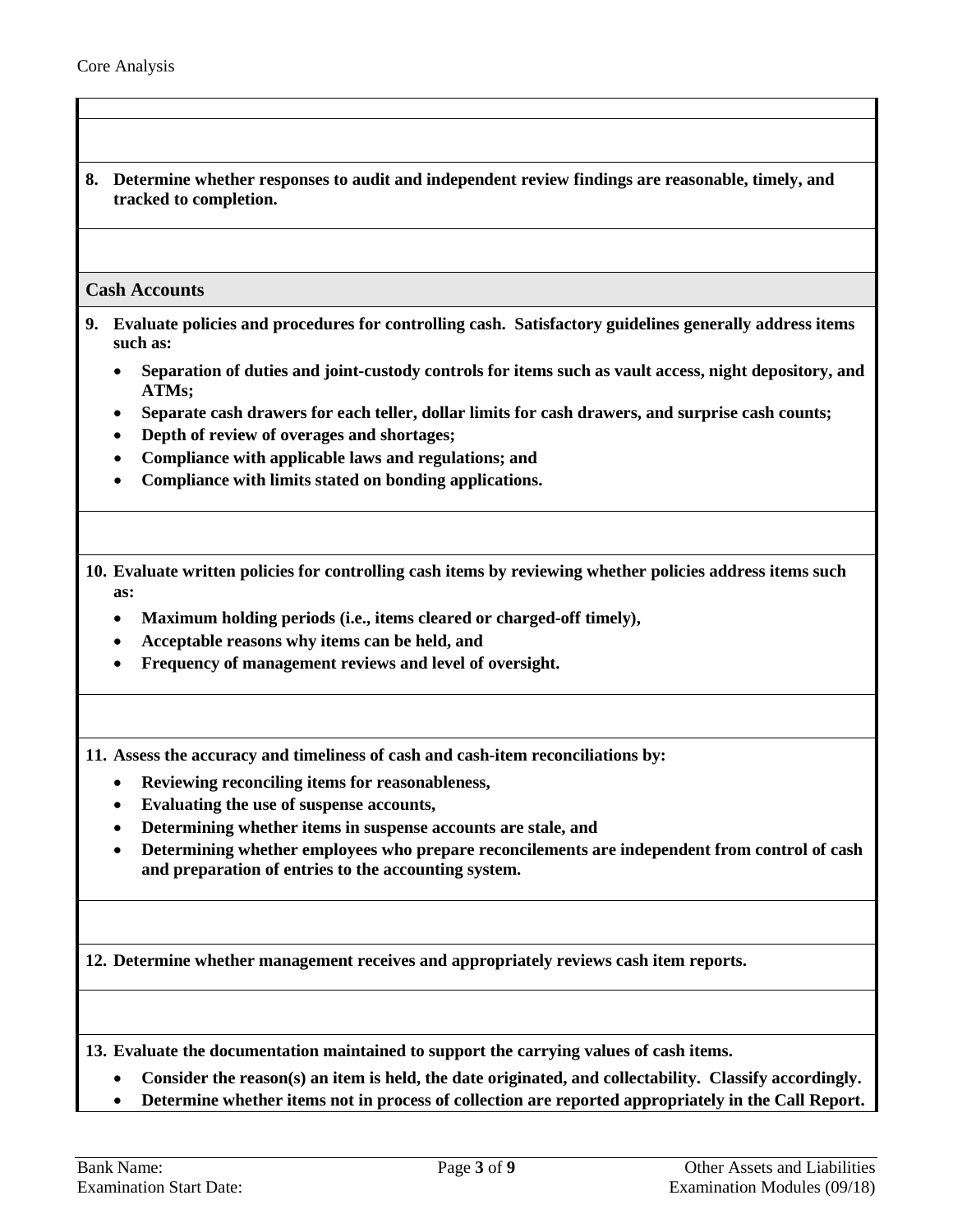### <span id="page-3-0"></span>**Correspondent Bank Accounts and Interest Bearing Balances**

- **14. Evaluate policies and procedures for monitoring correspondent bank accounts and interest-bearing balances. Satisfactory guidelines generally address items such as:**
	- **Individuals responsible for reconcilements and for maintaining records;** *(Note: If the institution's size precludes full separation of duties, mitigating procedures often ensure one individual does not have exclusive control over reconcilements while also preparing or entering data to the general ledger or subsidiary ledger.)*
	- **Supervisors responsible for reviewing reconciliations and reconciling items;**
	- **Arrangements regarding compensating balances for loans to the parent, an affiliate, or insiders; (***FRB 12 CFR Part 223 Regulation W)*
	- **Approval procedures for entries to the accounts;**
	- **Timeframes for charge-off of stale items; and**
	- **Procedures to prevent excessive exposure, including all credit exposure, to individual correspondents.** *(Note: Refer to Section 308 of the FDIC Improvement Act of 1991 and FRB 12 CFR Part 206 Regulation F, Limitations on Interbank Liabilities.)*

<span id="page-3-1"></span>**15. Examine a sample of reconcilements to evaluate internal controls. Consider whether:**

- **Statements for each account are reconciled promptly upon receipt;**
- **Starting balances agree with general ledger accounts and correspondent bank statements;**
- **Individuals who prepare reconcilements are different than those who prepare or approve general ledger entries, effect funds transfers, issue drafts or official checks, or prepare or approve entries to due from bank accounts;**
- **Reconcilements include the preparer's name, preparation date, and document a review by an officer or supervisor;**
- **Records of open-item investigations are maintained even after an item cleared; and**
- **Credit and debit items clear timely. Generally, clearing time frames are as follows:**
	- o **Cash letters - the next day;**
	- o **ACH transactions - the same or next day;**
	- o **ACH returns - generally within two days;** *(Note: ACH rules allow for three returns rather than the paper-presentation rule of two times. However, only two of the returns can be by the same method, i.e., 1 physical and 2 ACH, or 2 physical and 1 ACH.)*
	- o **Non-ACH returns - generally within one week;**
	- o **E bonds - depends on how transmitted, but generally within two to three days;**
	- o **Cash shipments - the next day;**
	- o **Bond transactions - the same or next day; and**
	- o **Interest payment or charges - the next day.**

<span id="page-3-2"></span>**16. Determine whether management reviews suspense account and aging (stale item) reports. Satisfactory aging reports generally reflect the number and amount of open items for each due-from account and**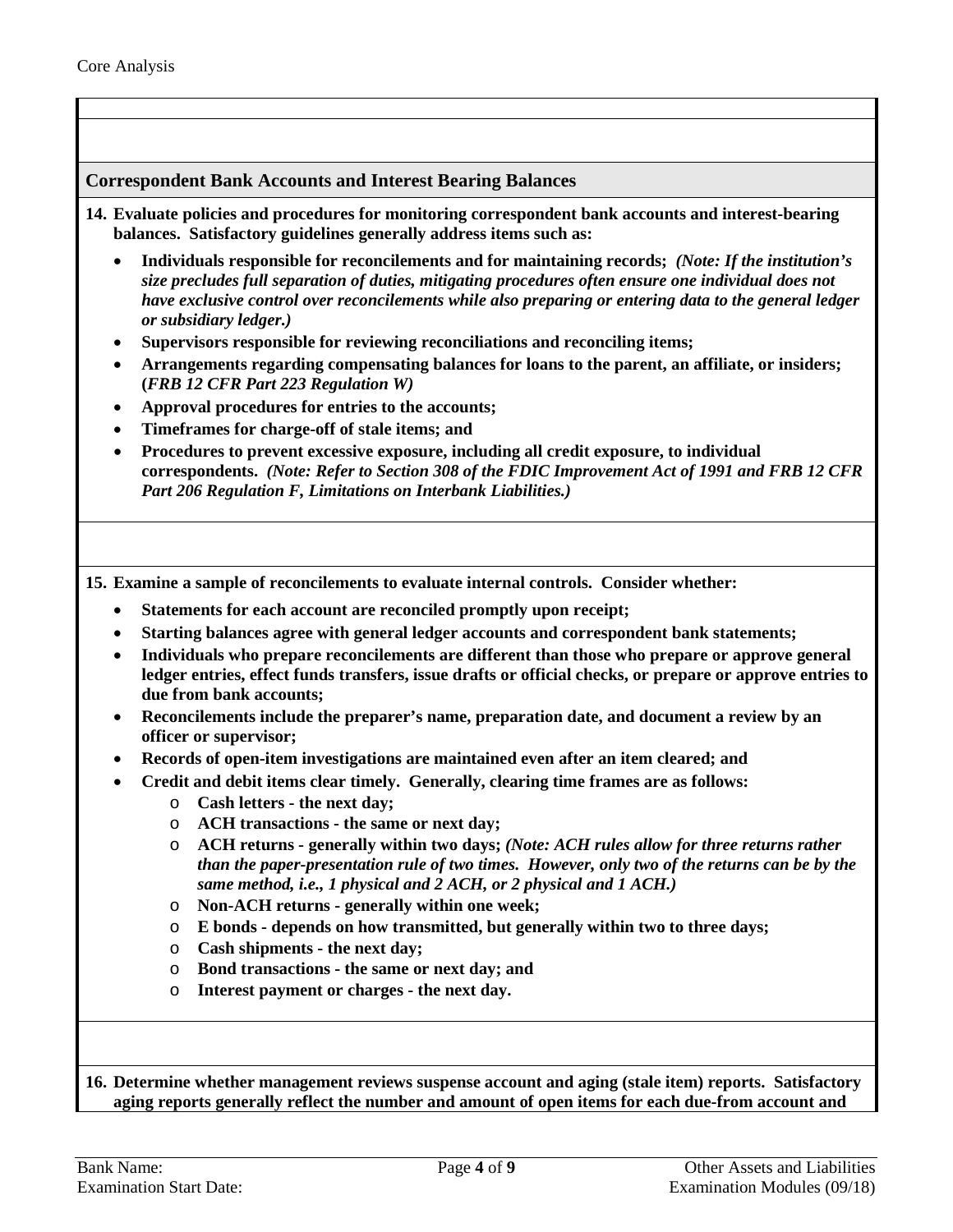**the status of large items and long-term open items. Consider whether the frequency of reviews coincides with the volume of accounts and stale items (i.e., level of risk).**

<span id="page-4-3"></span>**17. Determine whether documentation supports general ledger carrying values.**

- **Investigate unusual items or items outstanding for an undue period.**
- **Determine whether a charge-off or other classification is necessary.**

<span id="page-4-0"></span>**Permissible Activities and Equity Investments**

*NOTE: A listing of permissible national bank activities and equity investments is available on the FDIC website on the Bank Application Resources - [Part 362 Activities and Investments](https://www.fdic.gov/regulations/applications/resources/part362.html) web page or on the OCC website in the [Activities Permissible for National Banks and Federal Savings Associations, Cumulative](https://www.occ.treas.gov/publications-and-resources/publications/banker-education/files/pub-activities-permissible-for-nat-banks-fed-saving.pdf) document.*

- **18. Determine whether the bank obtained appropriate approvals for activities or equity investments that are not permissible for national banks. Consider the following:**
	- **Banks that engage, directly or indirectly, in activities or equity investments that are not permissible for national banks must meet applicable capital standards.** *(FDIC: Part 362 of the FDIC Rules and Regulations, FRB: 12 CFR Part 208.)*
	- **Banks must meet applicable capital standards when subsidiaries engage, directly or indirectly, in activities that are not permissible for national banks.**
	- **Ensure management monitors compliance with regulatory conditions and restrictions imposed by approval orders.**
	- **Make certain the investments and activities adhere to the strategies and business plans presented with the bank's application.**

<span id="page-4-4"></span>**19. Determine whether the board has approved all equity investments and activities.**

<span id="page-4-1"></span>**20. Evaluate business plans and strategies regarding permissible and approved activities and equity investments.**

<span id="page-4-2"></span>**21. Determine whether management and the board receive appropriate financial and operating information regarding each activity and equity investment.**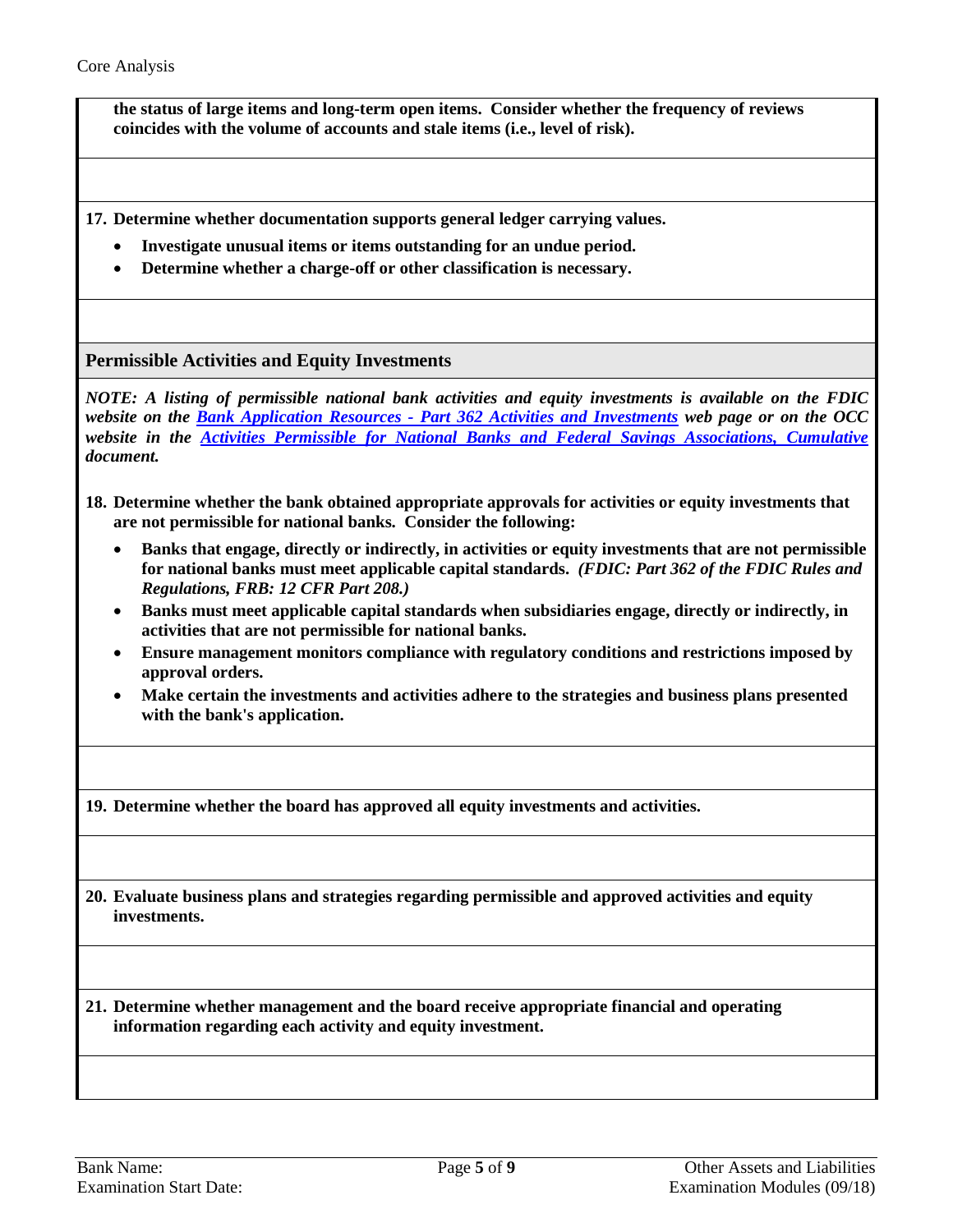**Premises and Fixed Assets**

- <span id="page-5-0"></span>**22. Evaluate policies and procedures regarding premises and fixed assets. Satisfactory guidance generally discusses items such as:**
	- **Specifying that the directorate approve all major purchases;**
	- **Discouraging conflicts of interest or self-dealing with vendors, servicers, and insurers; and**
	- **Maintaining the level and nature of premises and fixed asset investments in compliance with applicable laws and regulations (e.g., state laws and Section 24A of the Federal Reserve Act).**

<span id="page-5-2"></span>**23. Evaluate internal controls. Consider whether:**

- **Individuals who post purchase and sale records are responsible for the property custody or inventory;**
- **Subsidiary ledgers of depreciation are balanced to the general ledger by persons who have sole custody;**
- **Periodic physical inventories confirm asset values;**
- **Adequate fire and extended insurance coverage is in force for bank premises, furniture, and equipment;**
- **Asset sales, including the recognition of gains and losses, are appropriately recognized; and**
- **Disclosures, including the existence of liens, are appropriate.**

<span id="page-5-4"></span>**24. Determine whether investment in premises and equipment is reasonable and complies with state laws.**

<span id="page-5-3"></span>**25. Determine whether information and reporting regarding fixed assets to senior management and the board is adequate.**

<span id="page-5-5"></span>**26. Determine whether real estate held for future expansion still qualifies as bank premises.**

#### <span id="page-5-1"></span>**Deposit Activities**

**27. Evaluate policies and procedures for deposit account activity. Satisfactory policies generally include guidelines for the following:**

- **Opening and closing accounts,**
- **Dormant and inactive accounts,**
- **Held and returned mail,**
- **Overdrafts,**
- **Uncollected funds,**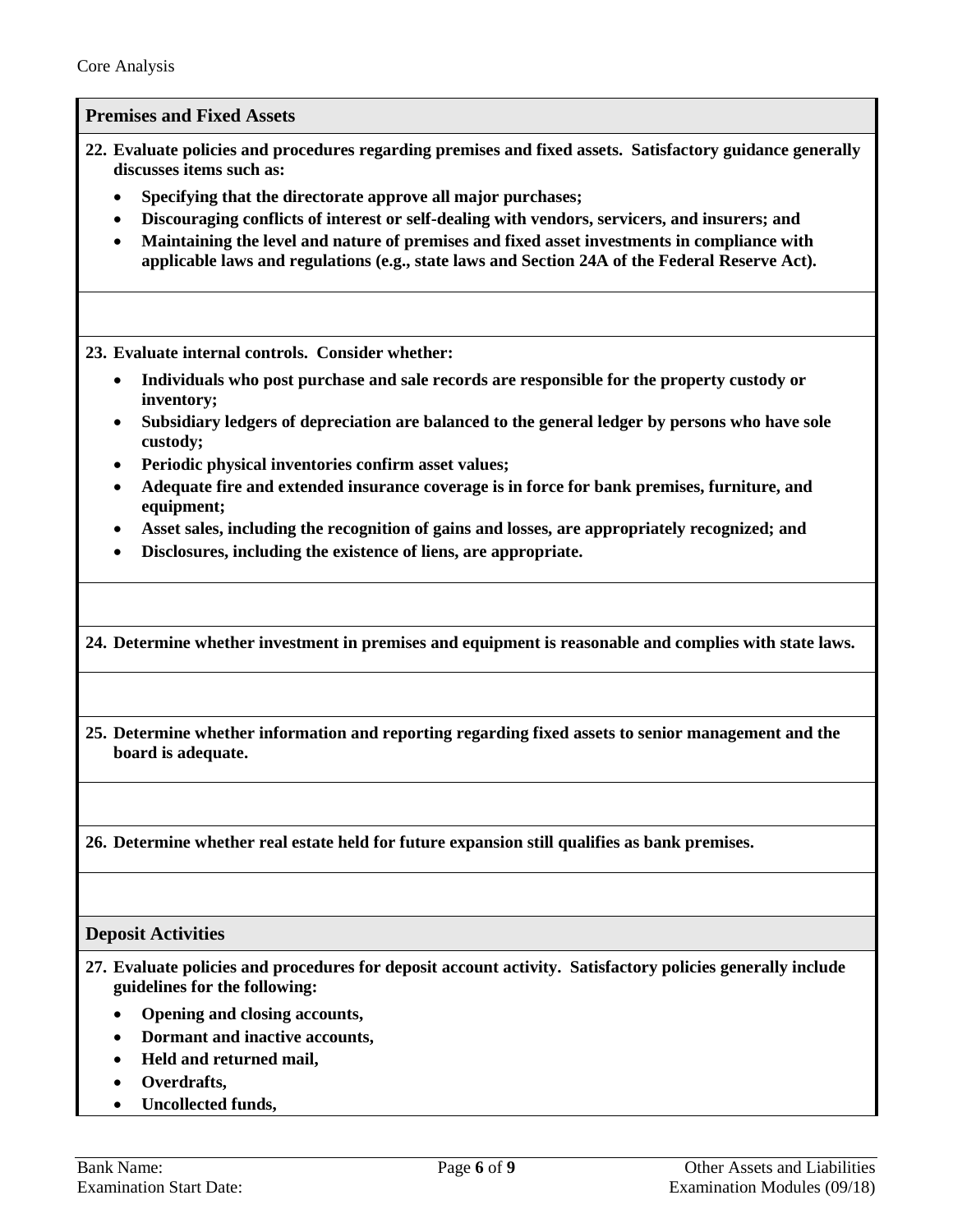- **Deposit sweep activities,**
- **Account maintenance, and**
- **Escrow accounts.**

<span id="page-6-0"></span>**28. Evaluate internal controls. Consider the following:**

- **Reconciliation frequency;**
- **Segregation of duties exist so individuals who reconcile deposit accounts do not post items or handle cash or official checks;**
- **Suspense account items clear timely;**
- **New account opening (ensure appropriate segregation of duties);**
- **Transactions that affect customer accounts and other internal entries are properly and promptly processed with appropriate approval;**
- **Dormant and inactive account controls; and**
- **Overdrafts, large uncollected funds, and kiting suspect reports are reviewed regularly.**

<span id="page-6-1"></span>**29. Determine whether management receives appropriate periodic reports on open items in suspense, in process, and other deposit accounts and whether the reports include the aging and status of significant items.**

<span id="page-6-2"></span>**30. Review and evaluate overdraft, large item, uncollected funds, and check kiting reports, periodically throughout the examination for irregular activity. Pay particular attention to activities of bank insiders.**

**31. Evaluate how management handles outstanding adjustments or differences (i.e., un-reconciled or stale items).**

**32. Determine whether the bank uses retail repurchase agreements (a.k.a. sweep accounts.) If so, confirm the following:**

- **Advertising discloses that the instrument into which deposit funds are swept is not insured by the FDIC and is not an obligation of or guaranteed by the bank;**
- **Proceeds of deposit sweep arrangements are invested only in short-term bank obligations, shortterm U.S. government securities, or other highly liquid, readily marketable investment grade assets that can be disposed with minimal loss of principal; and**
- **Confirmations comply with the requirements of the Government Securities Act.**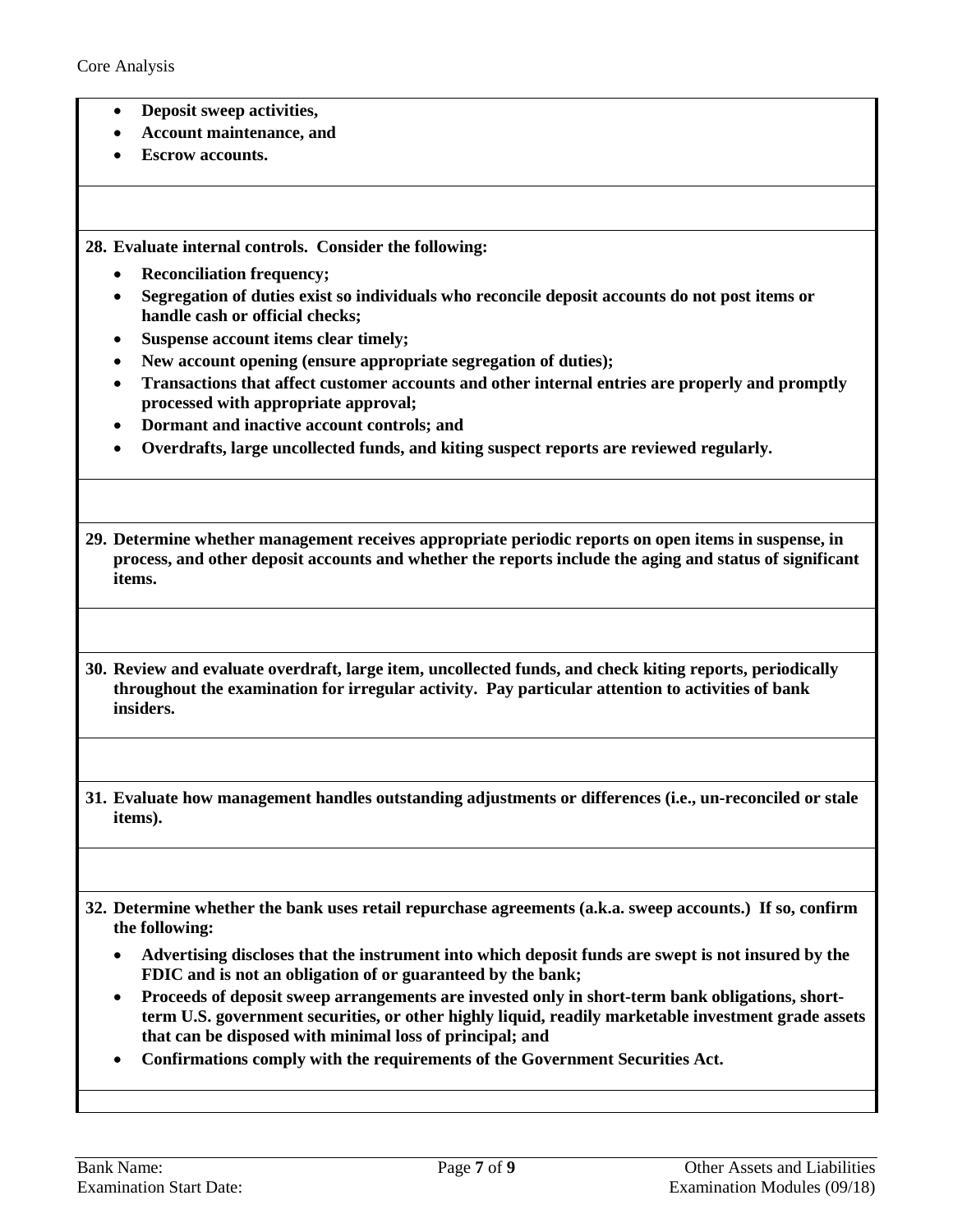<span id="page-7-2"></span>**33. Determine whether management information systems are sufficient to track performance metrics (e.g., volumes, rates paid, maturities, originators, and concentrations) of brokered funds and other alternative deposits, and whether these funds are reported correctly in the Call Report.**

### <span id="page-7-0"></span>**Official Checks**

- **34. Evaluate policies and procedures regarding official checks (e.g., expense checks, cashier's checks, loan disbursement checks, certified checks). Effective guidelines generally address items such as:**
	- **Accounts maintained for each type of official check.**
	- **Board-approved individuals with signing authorities.**
	- **Procedures and authorities for issuing and approving official checks, including enhanced procedures for handling certified checks.**

<span id="page-7-1"></span>**35. Evaluate internal controls. Consider whether management:**

- **Maintains records that track official checks by serial number;**
- **Maintains reserve supplies of unissued checks under dual control;**
- **Periodically and independently reconciles reserve check supplies using the vendor's invoice;**
- **Periodically traces certified checks for appropriate charges to customers' accounts to determine whether the accounts had sufficient balances when certified; and**
- **Ensures that outstanding checks are regularly reconciled by an individual who does not have signing authority.**

<span id="page-7-3"></span>**36. Ascertain whether management maintains an appropriate reporting mechanism for reconcilements, inventories, and check signing.**

#### <span id="page-7-4"></span>**Other Items**

*NOTE: Examiners are responsible for evaluating all significant risks relating to assets and liabilities. Consider whether the bank has comprehensive policies and procedures, strong internal controls, appropriate audit programs, and effective management information systems. Overstatements in asset accounts result in losses that, if material, should be detailed in the examination report.*

**37. Evaluate other asset categories on the general ledger. Common problem areas include the following:**

• **Book values exceed cash surrender values for life insurance policies insuring the lives of key officers.** *(Note: Substantial cash values in excess of carrying values may be shown in the report as Sound Banking Values Not Shown on Books. Overstatements should be classified loss. Refer to ASC 835-30, ASC 325-30, and Section 24 of the FDI Act for additional information.)*